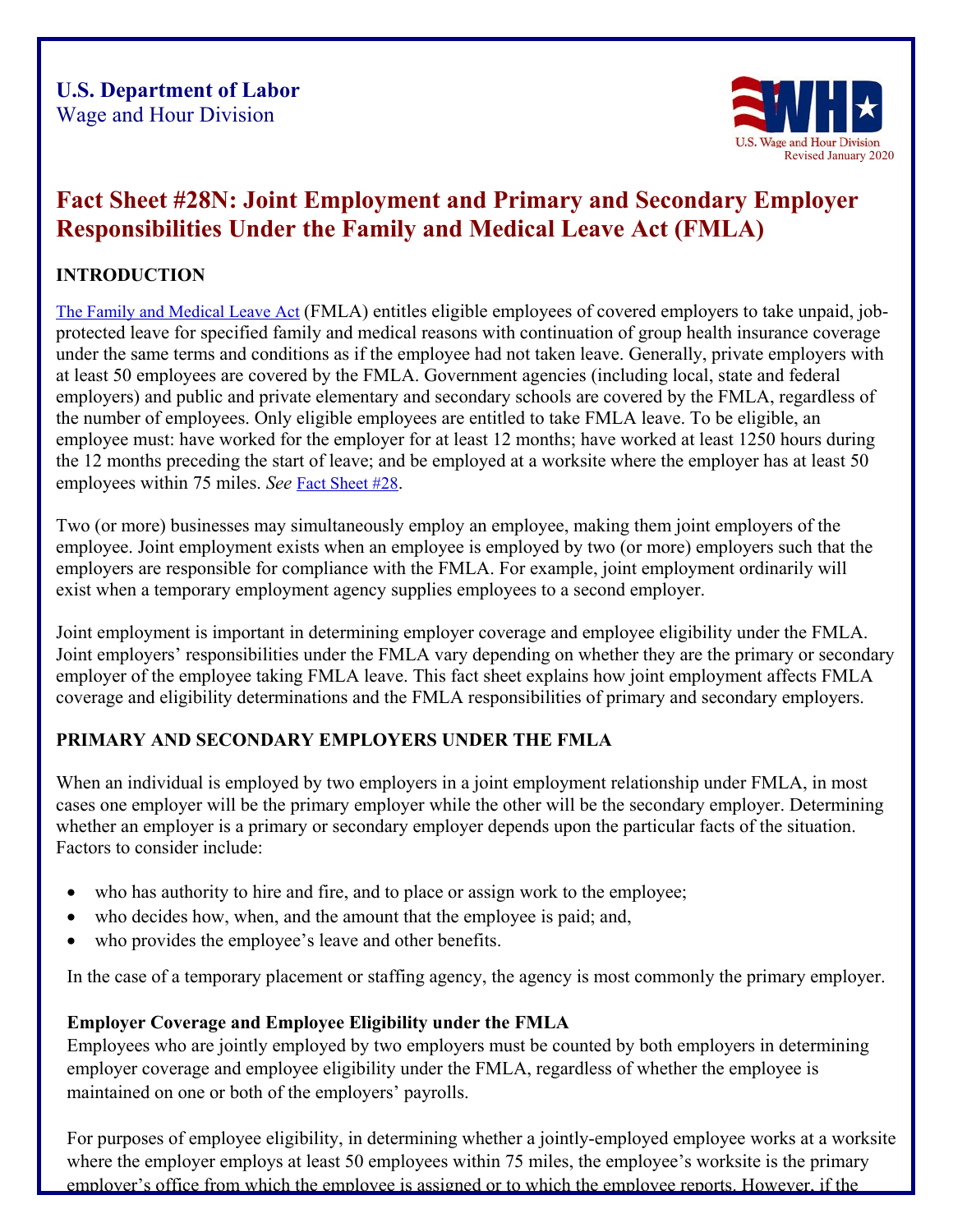employee has physically worked for at least one year at a facility of a secondary employer, then the employee's worksite is that location.

#### **Responsibilities of Primary Employers**

Under the FMLA, the primary employer is responsible for giving required notices to its employees, providing FMLA leave, maintaining group health insurance benefits during the leave, and restoring the employee to the same job or an equivalent job upon return from leave. The primary employer is prohibited from interfering with a jointly-employed employee's exercise of or attempt to exercise his or her FMLA rights, or from firing or discriminating against an employee for opposing a practice that is unlawful under the FMLA. Primary employers must keep all records required by the FMLA with respect to primary employees.

A primary employer must meet all of its obligations under the FMLA even when a secondary employer is not in compliance with the law or does not provide support to the primary employer in meeting these responsibilities.

### **Responsibilities of Secondary Employers**

The secondary employer, whether an FMLA-covered employer or not, is prohibited from interfering with a jointly-employed employee's exercise of or attempt to exercise his or her FMLA rights, or from firing or discriminating against an employee for opposing a practice that is unlawful under the FMLA. The secondary employer is responsible in certain circumstances for restoring the employee to the same or equivalent job upon return from FMLA leave, such as when the secondary employer is a client of a placement agency and continues to use the services of the agency and the agency places the employee with that client employer. Secondary employers must keep basic payroll and identifying employee data with respect to any jointly-employed employees.

A covered secondary employer is also responsible for compliance with all the provisions of the FMLA for its regular, permanent workforce.

# **Example: "Staffing Company ABC"**

*A large medical staffing company, Staffing Company ABC, places registered nurses in jobs at public and private hospitals operating in several U.S. states. For purposes of this example, Staffing Company ABC is an FMLA-covered employer, and the nurses meet all of the FMLA eligibility requirements. The nurses are placed at various hospitals throughout the year.*

*Staffing Company ABC pays the nurses and provides them with retirement and insurance benefits. When the employees need leave, they call Staffing Company ABC to request time off. At the hospitals, the nurses are given their job assignments and are supervised by hospital staff. The nurses treat hospital patients, use hospital equipment, and are obliged to follow the same work protocols day to day as the hospital's regular workforce.*

In this example, the nurses are jointly employed by Staffing Company ABC and the client hospitals. Staffing Company ABC is the primary employer and therefore is responsible for following all of the FMLA requirements of FMLA-covered employers, including giving FMLA notices, providing FMLA leave, and maintaining health benefits. Each hospital is the secondary employer of the Staffing Company ABC's employees that are placed at that hospital. Each hospital must keep and maintain payroll records for the employees placed at that hospital, as well as count the temporary registered nurses placed at each hospital as employees for their own FMLA coverage and employee eligibility tests. The hospitals are prohibited from interfering with Staffing Company ABC's employees' FMLA rights, or from retaliating or discriminating against Staffing Company ABC's employees.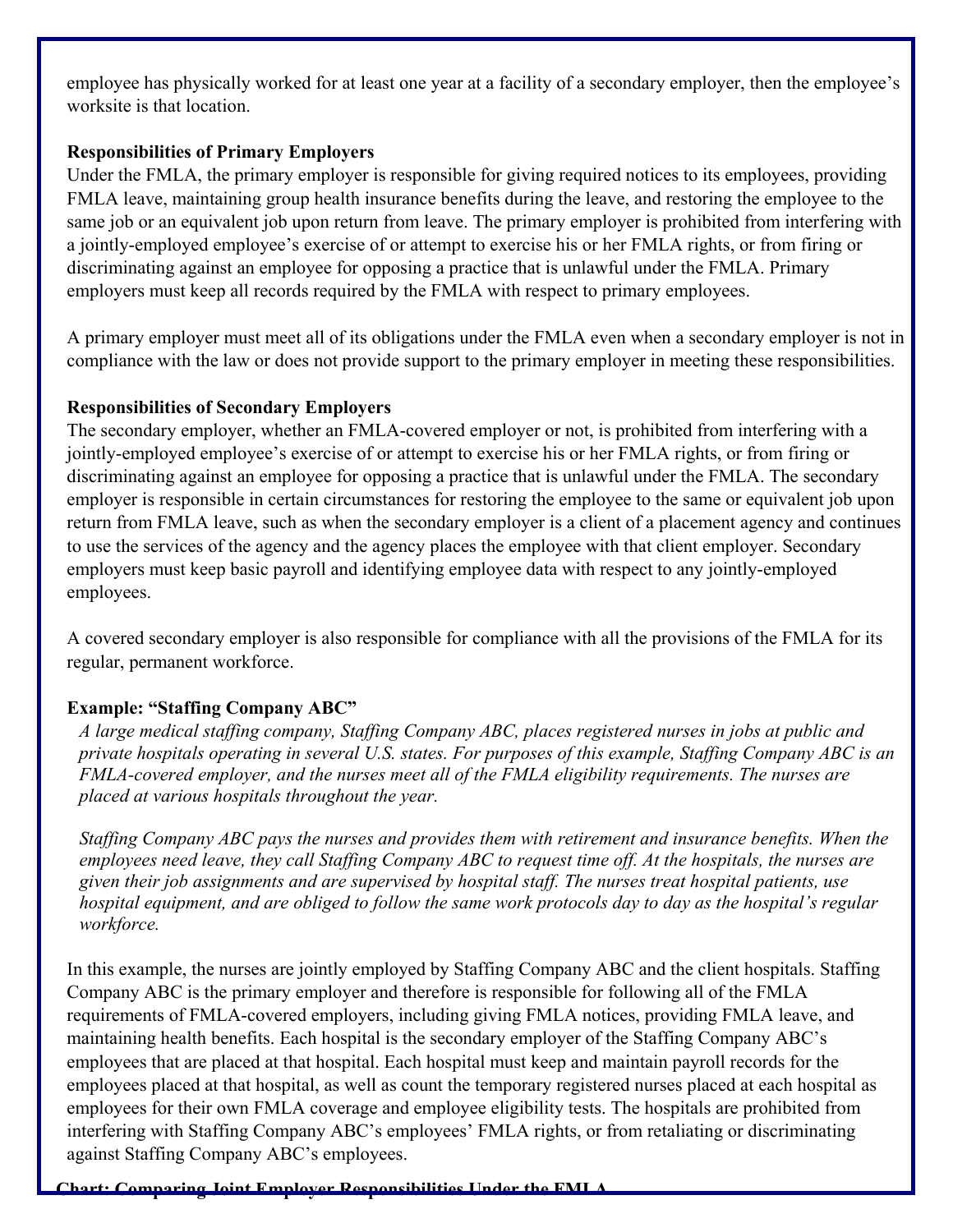(Note that the chart assumes both employers are FMLA-covered and that the employee is eligible for FMLA leave.)

| FMLA Responsibilities of Joint<br>Employers                                                                                                                   | Primary Employer                                                                                                       | Secondary Employer                                                                                                                                 |
|---------------------------------------------------------------------------------------------------------------------------------------------------------------|------------------------------------------------------------------------------------------------------------------------|----------------------------------------------------------------------------------------------------------------------------------------------------|
| Count jointly-employed employees for<br>coverage and eligibility<br>determinations<br>(Fact Sheet #28)                                                        | Yes.                                                                                                                   | Yes.                                                                                                                                               |
| For employee-eligibility<br>determination, use its worksite for the<br>eligibility test (50 employees within<br>75-miles of the worksite)<br>(Fact Sheet #28) | Yes, unless the employee<br>has physically worked at<br>the secondary<br>employer's facility for at<br>least one year. | No, unless the employee has physically worked at the<br>secondary employer's facility for at least one year.                                       |
| Provide FMLA notices to the jointly-<br>employed employee<br>(Fact Sheet #28D)                                                                                | Yes.                                                                                                                   | No; however the secondary employer must provide<br>FMLA notices to its own employees.                                                              |
| Provide FMLA leave to the jointly-<br>employed employee<br>(Fact Sheet #28F)                                                                                  | Yes.                                                                                                                   | No; however the secondary employer must provide<br>FMLA leave to its own eligible employees.                                                       |
| Maintain benefits for the jointly-<br>employed employee<br>(Fact Sheet #28A)                                                                                  | Yes.                                                                                                                   | No; however the secondary employer must maintain<br>benefits for its own employees who take FMLA leave.                                            |
| Restore the jointly-employed<br>employee to work<br>(Fact Sheet #28A)                                                                                         | Yes.                                                                                                                   | No, unless the secondary employer is continuing to use<br>the placement agency and the agency places the<br>employee with that secondary employer. |
| Not retaliate, discriminate or interfere<br><b>Fact Sheet #28A and Fact Sheet</b><br>#77B)                                                                    | Yes.                                                                                                                   | Yes.                                                                                                                                               |
| <b>Keep records</b>                                                                                                                                           | Yes, the primary<br>employer keeps all<br>required records.                                                            | Yes, the secondary employer keeps payroll data and<br>identifying employee information.                                                            |